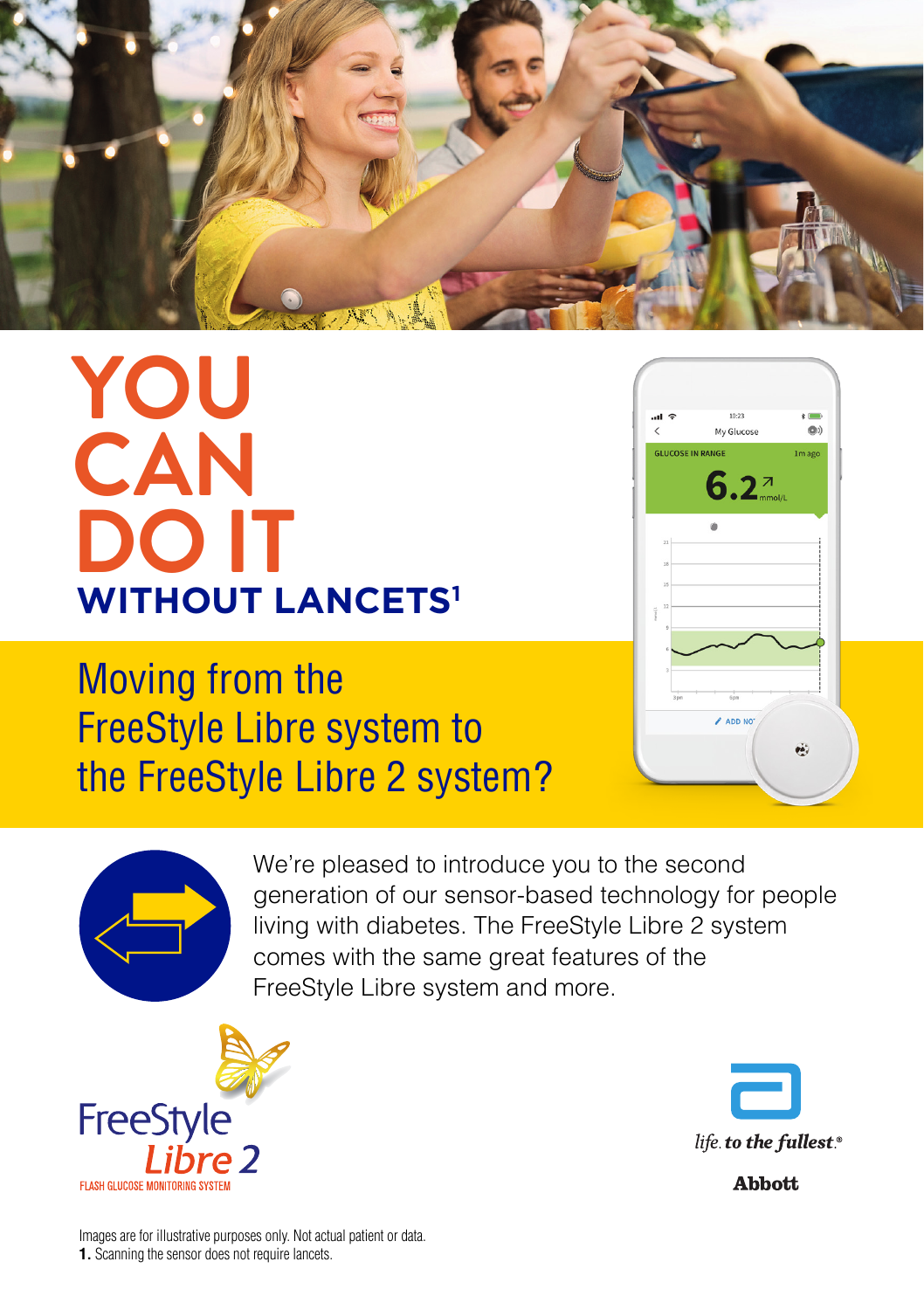## Moving to the FreeStyle Libre 2 system is easy. Follow the guidance below.



Images are for illustrative purposes only. Not actual patient data.

**1**. Patients choose which device they want to receive alarms: FreeStyle Libre 2 reader or FreeStyle LibreLink app. They must start their FreeStyle Libre 2 sensor with that selected device. Once the patient scans their FreeStyle Libre 2 sensor with that device, they can receive alarms only on that device. **2.** The FreeStyle LibreLink app is only compatible with certain mobile devices and operating systems. Please check the website for more information about device compatibility before using the app. Use of FreeStyle LibreLink requires registration with LibreView.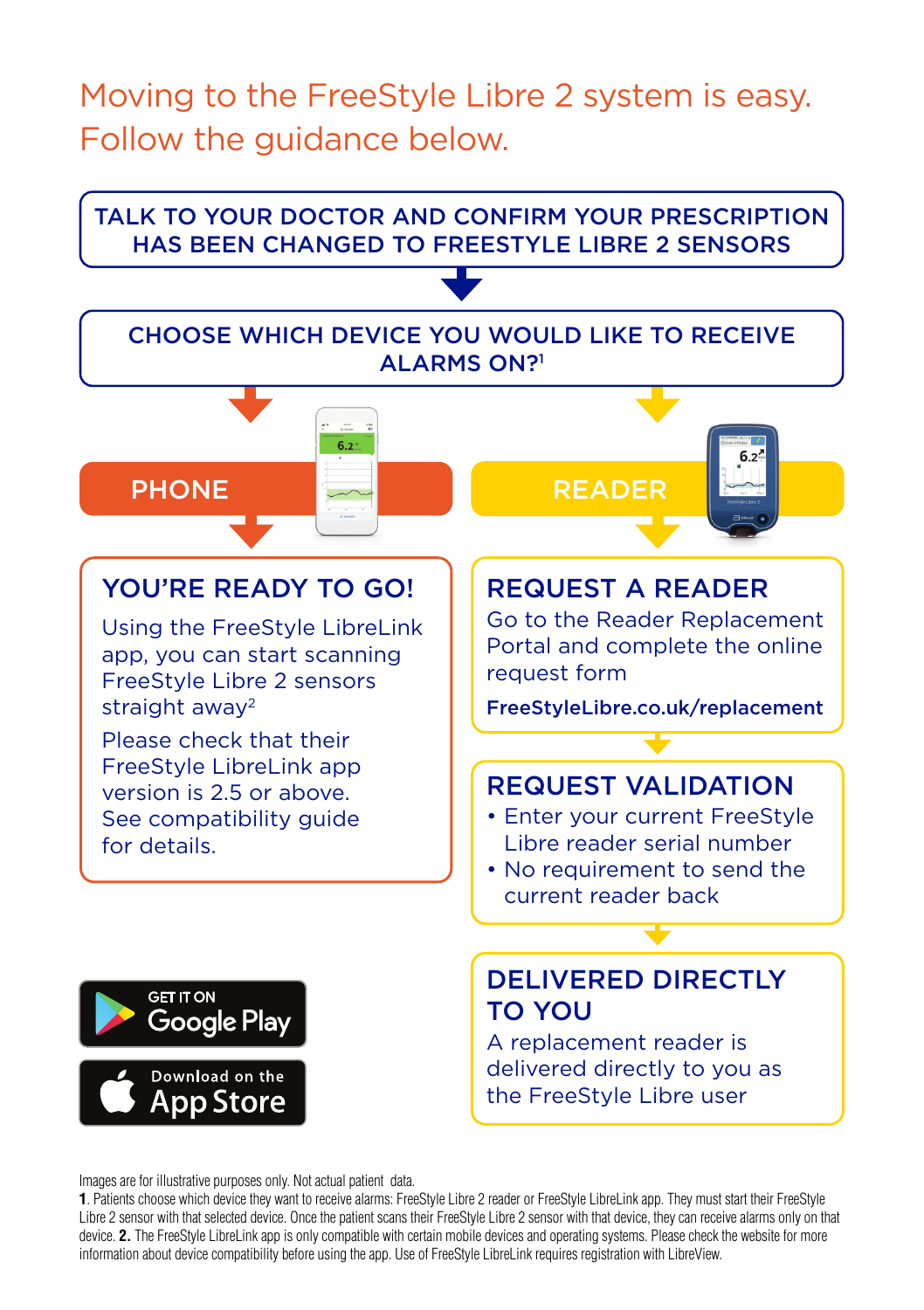

## Prescribing information.



Discover more support and guidance for you. Visit us at: **www.FreeStyleDiabetes.co.uk**